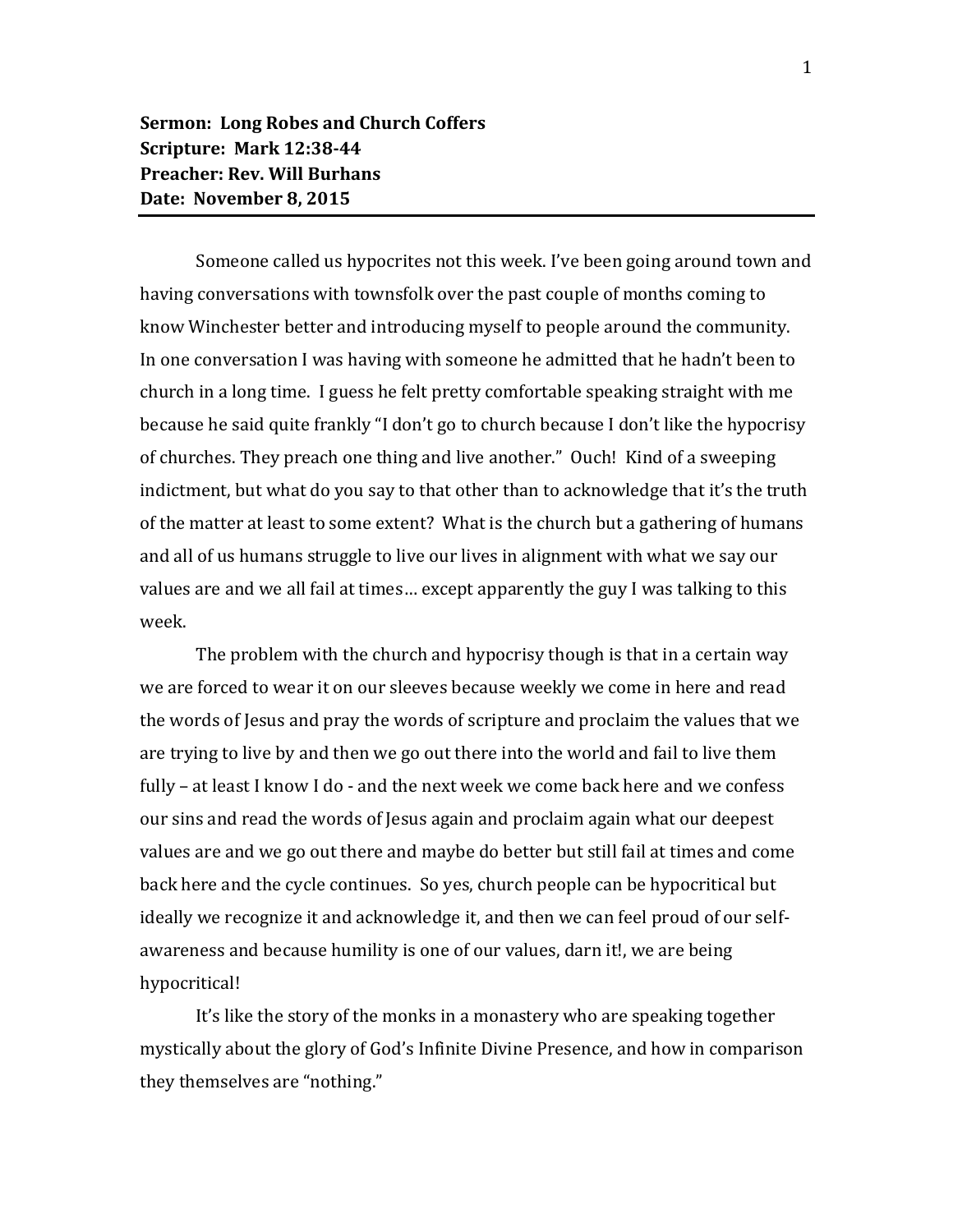"Yes," says the one monk, "I am nothing!"

The other monk also affirms, looking up to the heavens, "O God, I am completely *nothing*!"

And they go on like this —"I am nothing… I am utterly nothing."

Meanwhile, the monastery's janitor is off in the corner on his hands and knees and he has heard their conversation while scrubbing the floor and so he also also begins repeating in a gentle voice,

"O Lord, You are everything and I am nothing… I am nothing."

The two monks at one point stop to listen in and, after a few moments, come to realize what he is saying. When they do, the one monk nudges the other and smugly says, "Look who thinks *he's* nothing!"

Our lives are filled with contradictions and paradox and spiritual practice tends to highlight that so you try to be humble only to notice how proud you are of your humility or you try to let go and let God and realize how hard your working let it be or you study the faith and the scriptures only to become more and more aware of how little you know or you become more religious only to realize that our religion is built around a man, Jesus Christ, whose staunchest resistors and foes were the most religious of the day. Paradoxically, one of the gifts of spiritual practice and spiritual growth is a dawning awareness of the contradictions in our lvies and the hypocrisies we live.

And that is not far from where we are placed this morning reading this scripture from Mark. Jesus says beware of the scribes who like to walk around in long robes and who like to have the best seats in the house!" Ironic, no? That I am sitting up here in a seat that I really like and preaching to you with my long robe on that I enjoy wearing. And I'm feeling a little annoyed at Jesus for making such a big deal about it all. C'mon man!

But it's not just me and Judy that he has called out on the floor this morning. He also has a few choice words about raising money for the institution. At first glance it appears that this passage in Mark is about sacrificial giving; that the widow who gave two small copper coins is giving so much more out of her poverty than the rich are giving out of their abundance and so we too should give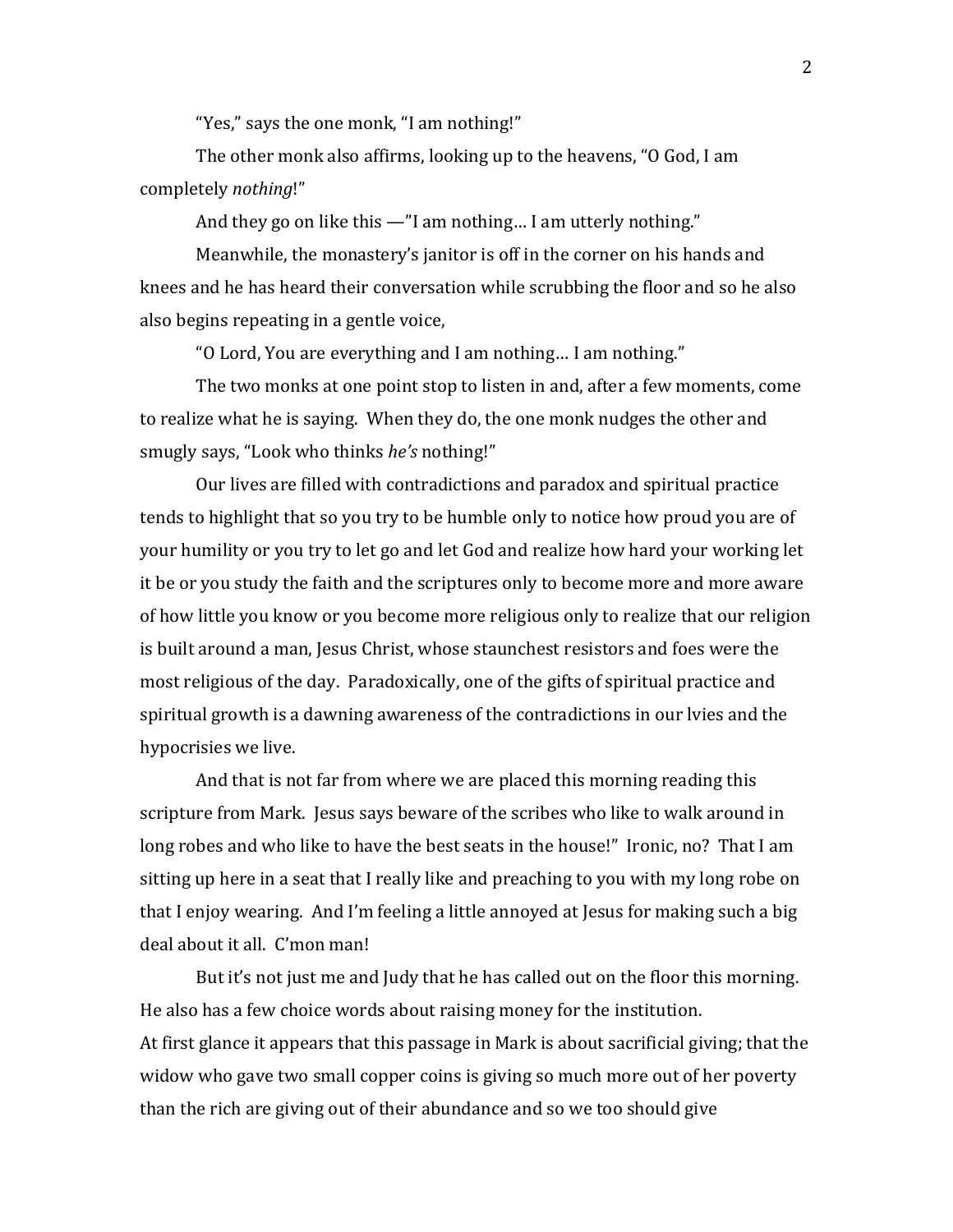sacrificially like the widow. This is the interpretation that inspired the creators of the lectionary to place this particular text in November during church pledge drives. However, in a closer reading of the text, it is definitely not what Jesus is saying at all and it is not helpful necessarily for our pledge drives!

Jesus calls his disciples to him and points out the poor woman who has just given two small coins and says "out of her poverty has put in everything she has, all she had to live on." You could read it as Jesus admiring her, but then you'd have to ignore verse 40 where Jesus says of the scribes who are the higher ups in the temple religious complex: "they devour widows houses"! So you realize that Jesus is not saying "can you believe how great she is" but rather "can you believe how unjust the temple system is that it would require of this widow all that she has to live on!" Jesus is not commending sacrificial giving, but rather he is highlighting the temple's economic exploitation of the poor and vulnerable. The widow is not an icon of generosity but a victim of the system. Jesus is not commending the temple but condemning it.

In case you have any doubts then you just need to read the very next two verses that come when Jesus walks out of the temple with his disciples and one of his disciples is looking around all gaga over the immense temple structure and what does Jesus say- - "thank goodness that widow is helping to keep this place up!" – no way! He says "Do you see these great buildings? Not one stone will be left here upon another, all will be thrown down!" And Jesus really does not seem to care.

Good gracious, this just is not good for church business – so we've got to sustain an institution in the name of a man who was frankly at times antiinstitutional; we've got to maintain the establishment in the name of one who constantly challenging it and was eventually crushed by it; we've got to provide for our organization with the kind of wealth that Jesus said was better given to the poor or altogether dispensed with if we want to get into the kingdom of God.

These are a few of the dilemmas, the contradictions, the hypocrisies we face as we seek to be the church and they are so terribly and perfectly human that we'd be crazy to expect anything different from the very human church.